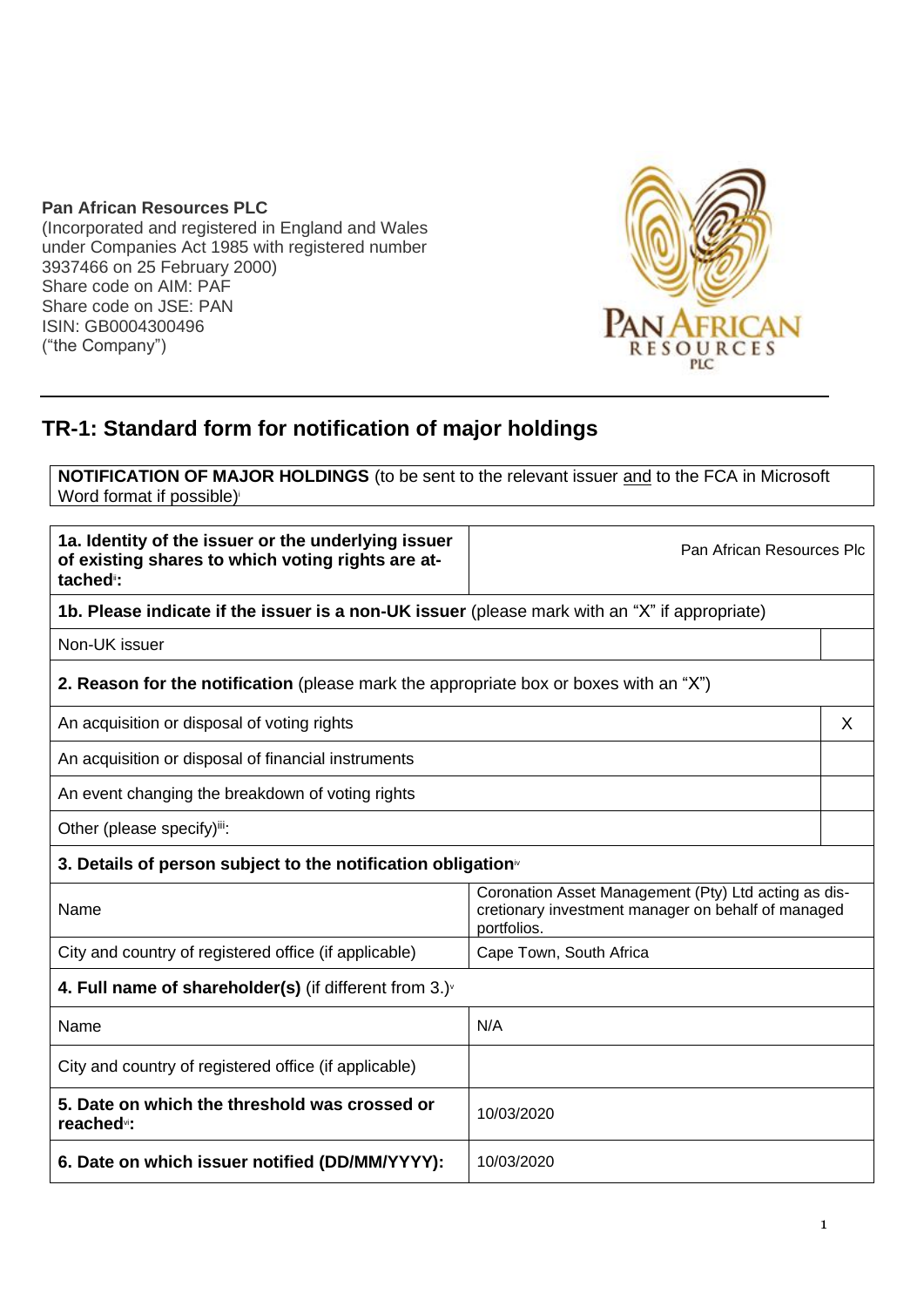| 7. Total positions of person(s) subject to the notification obligation             |                                                                    |                                                                                         |                                     |                                                                       |
|------------------------------------------------------------------------------------|--------------------------------------------------------------------|-----------------------------------------------------------------------------------------|-------------------------------------|-----------------------------------------------------------------------|
|                                                                                    | % of voting rights at-<br>tached to shares (to-<br>tal of $8. A$ ) | % of voting rights<br>through financial instru-<br>ments<br>(total of 8.B $1 + 8.B 2$ ) | Total of both in %<br>$(8.A + 8.B)$ | Total number of<br>voting rights of is-<br><b>suer</b> <sup>vii</sup> |
| Resulting situation<br>on the date on which<br>threshold was<br>crossed or reached | 4.79%                                                              |                                                                                         | 4.79%                               | 2 2 3 4 6 8 7 5 3 7                                                   |
| Position of previous<br>notification (if<br>applicable)                            | 5.86%                                                              |                                                                                         | 5.86%                               |                                                                       |

#### **8. Notified details of the resulting situation on the date on which the threshold was crossed or reached**viii

#### **A: Voting rights attached to shares Class/type of shares** ISIN code (if possible) **Number of voting rights**  $%$  of voting rights **Direct** (Art 9 of Directive 2004/109/EC) (DTR5.1) **Indirect** (Art 10 of Directive 2004/109/EC) (DTR5.2.1) **Direct** (Art 9 of Directive 2004/109/EC) (DTR5.1) **Indirect** (Art 10 of Directive 2004/109/EC) (DTR5.2.1) GB0004300496 107 147 335 4.79% **SUBTOTAL 8. A**  $\left| \right|$  107 147 335  $\left| \right|$  4.79%

| B 1: Financial Instruments according to Art. 13(1)(a) of Directive 2004/109/EC (DTR5.3.1.1 (a)) |                               |                                         |                                                                                                        |                    |
|-------------------------------------------------------------------------------------------------|-------------------------------|-----------------------------------------|--------------------------------------------------------------------------------------------------------|--------------------|
| Type of financial in-<br>strument                                                               | <b>Expiration</b><br>$date^x$ | Exercise/<br><b>Conversion Periodxi</b> | <b>Number of voting rights</b><br>that may be acquired if<br>the instrument is<br>exercised/converted. | % of voting rights |
|                                                                                                 |                               |                                         |                                                                                                        |                    |
|                                                                                                 |                               |                                         |                                                                                                        |                    |
|                                                                                                 |                               |                                         |                                                                                                        |                    |
|                                                                                                 |                               | <b>SUBTOTAL 8. B 1</b>                  | <b>NIL</b>                                                                                             | <b>NIL</b>         |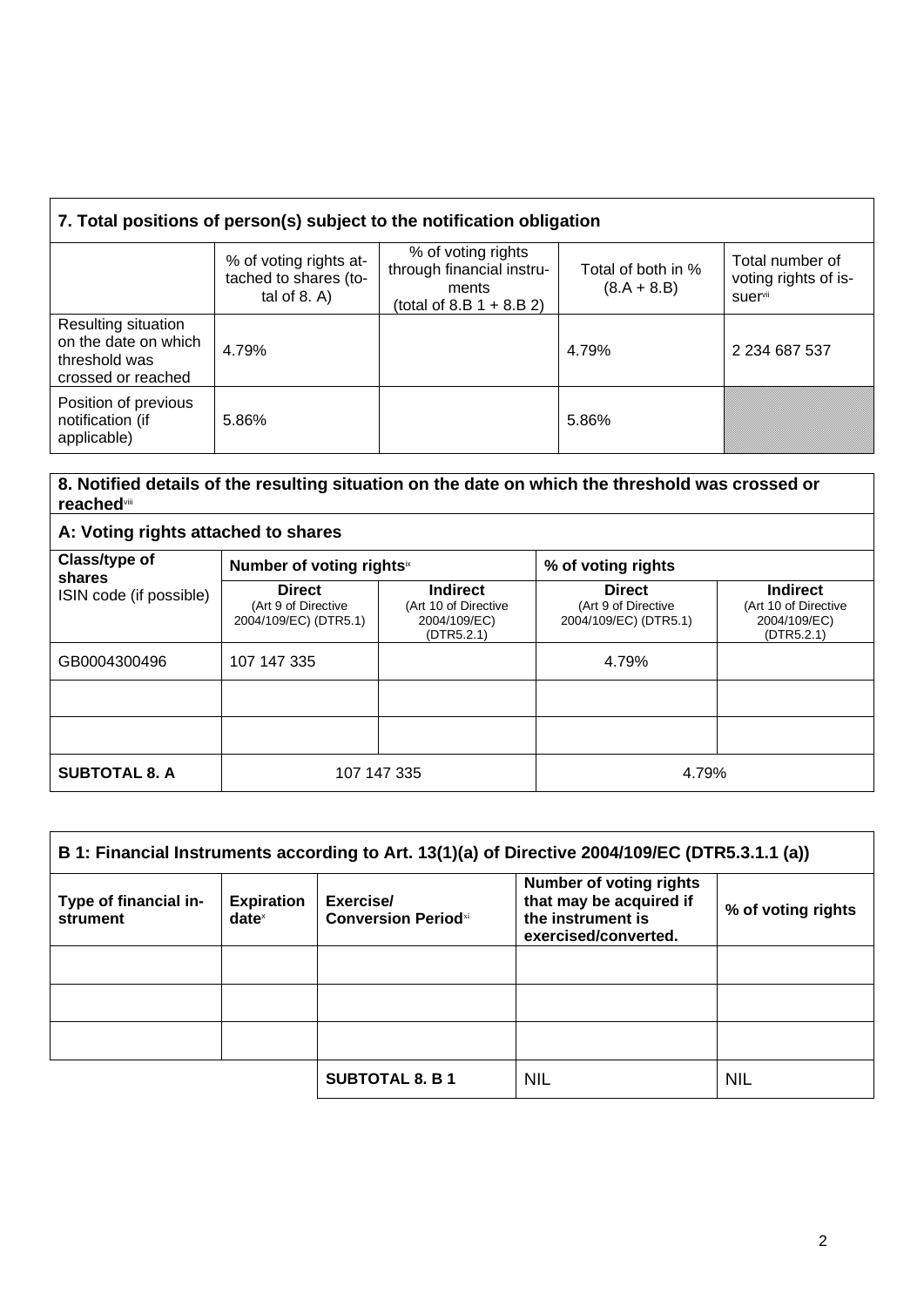| B 2: Financial Instruments with similar economic effect according to Art. 13(1)(b) of Directive |                               |                                               |                                                     |                            |                    |
|-------------------------------------------------------------------------------------------------|-------------------------------|-----------------------------------------------|-----------------------------------------------------|----------------------------|--------------------|
| 2004/109/EC (DTR5.3.1.1 (b))                                                                    |                               |                                               |                                                     |                            |                    |
| <b>Type of financial</b><br>instrument                                                          | <b>Expiration</b><br>$date^x$ | Exercise/<br><b>Conversion Pe-</b><br>riod xi | <b>Physical or</b><br>cash<br><b>settlement</b> xii | Number of<br>voting rights | % of voting rights |
|                                                                                                 |                               |                                               |                                                     |                            |                    |
|                                                                                                 |                               |                                               |                                                     |                            |                    |
|                                                                                                 |                               |                                               |                                                     |                            |                    |
|                                                                                                 |                               |                                               | <b>SUBTOTAL</b><br>8.B.2                            |                            |                    |

| 9. Information in relation to the person subject to the notification obligation (please mark the<br>applicable box with an "X")                                                                                                                                  |                                                                                     |                                                                                                                        |                                                                                |   |
|------------------------------------------------------------------------------------------------------------------------------------------------------------------------------------------------------------------------------------------------------------------|-------------------------------------------------------------------------------------|------------------------------------------------------------------------------------------------------------------------|--------------------------------------------------------------------------------|---|
| Person subject to the notification obligation is not controlled by any natural person or legal entity and does not<br>control any other undertaking(s) holding directly or indirectly an interest in the (underlying) issuerxili                                 |                                                                                     |                                                                                                                        |                                                                                |   |
| Full chain of controlled undertakings through which the voting rights and/or the<br>financial instruments are effectively held starting with the ultimate controlling natural person or legal entity <sup>xiv</sup><br>(please add additional rows as necessary) |                                                                                     |                                                                                                                        |                                                                                | X |
| Name <sup>xv</sup>                                                                                                                                                                                                                                               | % of voting rights if it<br>equals or is higher<br>than the notifiable<br>threshold | % of voting rights<br>through financial in-<br>struments if it equals<br>or is higher than the<br>notifiable threshold | Total of both if it<br>equals or is higher<br>than the notifiable<br>threshold |   |
| <b>Coronation Fund Managers</b><br>Ltd                                                                                                                                                                                                                           |                                                                                     |                                                                                                                        |                                                                                |   |
| Coronation Investment<br>Management SA (Pty) Ltd                                                                                                                                                                                                                 |                                                                                     |                                                                                                                        |                                                                                |   |
| <b>Coronation Asset Manage-</b><br>ment (Pty) Ltd                                                                                                                                                                                                                | 4.79%                                                                               |                                                                                                                        | 4.79%                                                                          |   |

| <b>10.</b> In case of proxy voting, please identify: |  |
|------------------------------------------------------|--|
| Name of the proxy holder                             |  |
| The number and % of voting rights held               |  |
| The date until which the voting rights will be held  |  |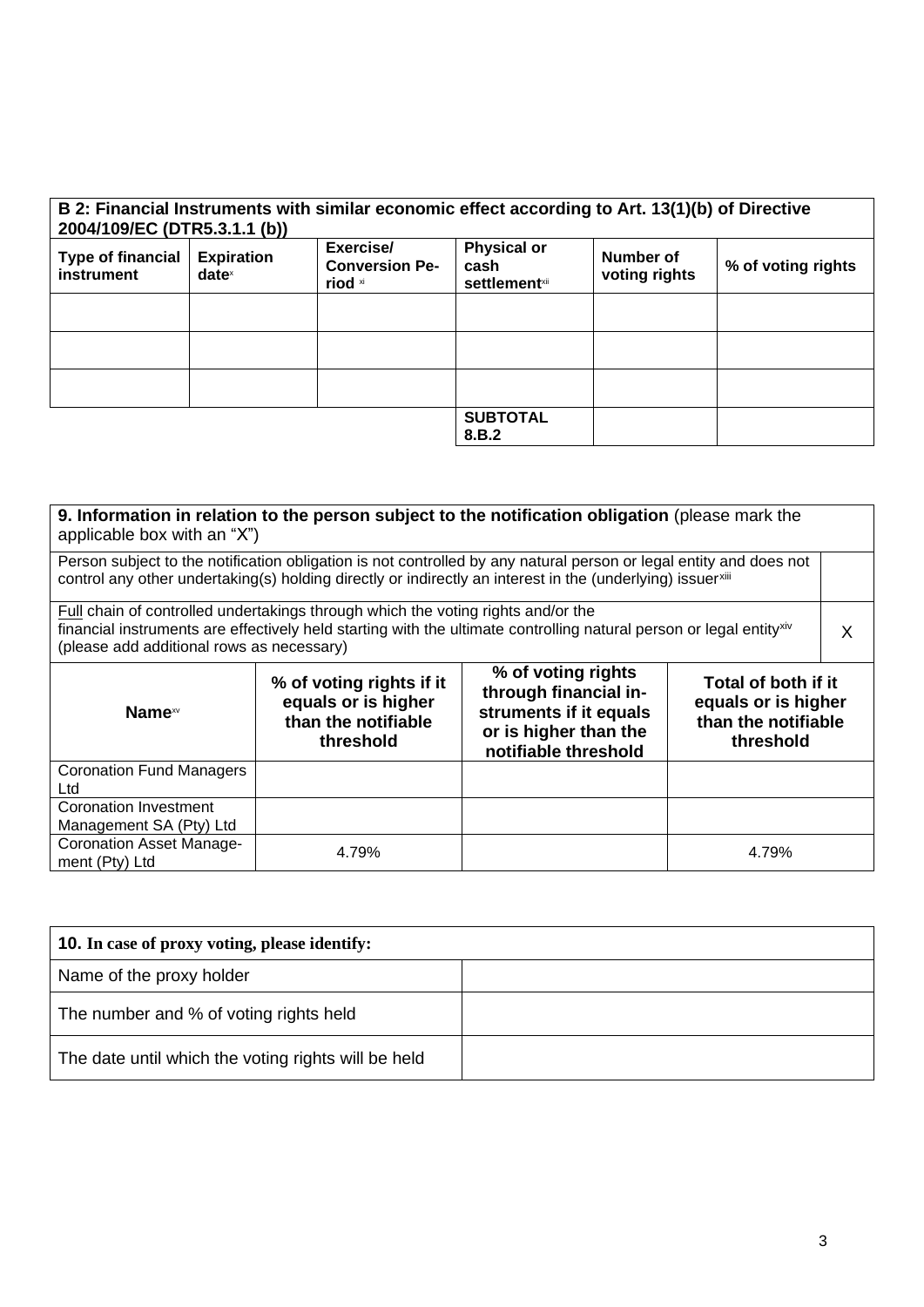| 11. Additional informationxvi |                         |  |
|-------------------------------|-------------------------|--|
|                               |                         |  |
|                               |                         |  |
|                               |                         |  |
| <b>Place of completion</b>    | Cape Town, South Africa |  |
| Date of completion            | 10 March 2020           |  |

**Annex: Notification of major holdings** (to be filed with the FCA only)

| A: Identity of the person subject to the notification obligation              |                                                                                                                                     |  |
|-------------------------------------------------------------------------------|-------------------------------------------------------------------------------------------------------------------------------------|--|
| Full name (including legal form for legal entities)                           | Coronation Asset Management (Pty) Ltd                                                                                               |  |
| Contact address (registered office for legal entities)                        | 7 <sup>th</sup> Floor, Montclare Place, Corner of Campground and<br>Main Roads, Claremont, South Africa, 7708                       |  |
| E-Mail                                                                        | cgovender@coronation.com                                                                                                            |  |
| Phone number / Fax number                                                     | +27 21 680 2000                                                                                                                     |  |
| Other useful information<br>(at least legal representative for legal persons) | Coronation Asset Management (Pty) Ltd as investment<br>manager acts on behalf of various clients holding PAN in<br>their portfolios |  |

| B: Identity of the notifier, if applicable                                                                                             |                                                                                                               |
|----------------------------------------------------------------------------------------------------------------------------------------|---------------------------------------------------------------------------------------------------------------|
| Full name                                                                                                                              | <b>Cheryl Govender</b>                                                                                        |
| Contact address                                                                                                                        | 7 <sup>th</sup> Floor, Montclare Place, Corner of Campground and<br>Main Roads, Claremont, South Africa, 7708 |
| E-Mail                                                                                                                                 | cgovender@coronation.com                                                                                      |
| Phone number / Fax number                                                                                                              | +27 21 680 2000                                                                                               |
| Other useful information (e.g. functional relationship with<br>the person or legal entity subject to the notification obli-<br>gation) | Compliance Officer at Coronation Asset Management<br>(Pty) Ltd                                                |